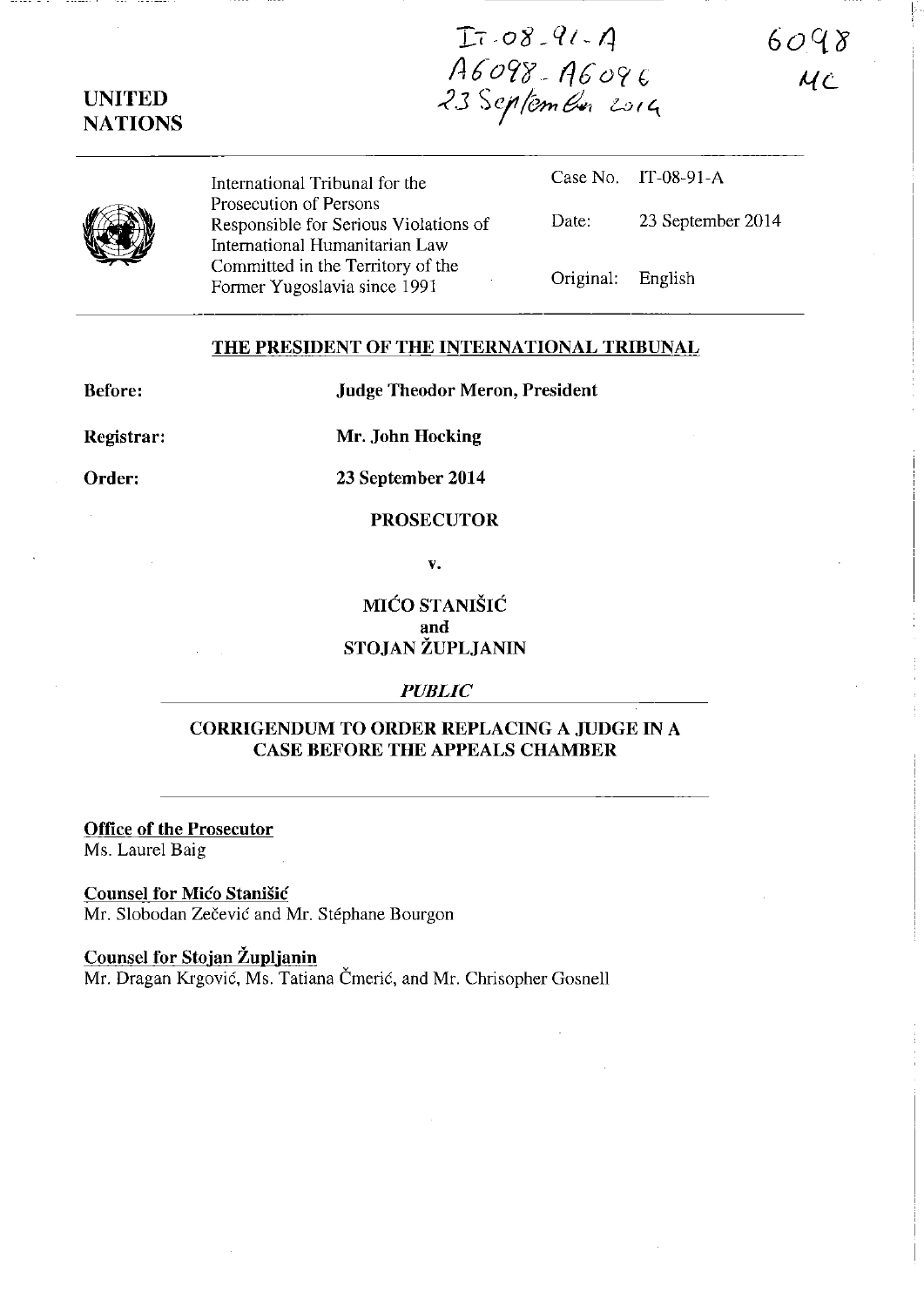**I. THEODOR MERON, President of the International Tribunal for the Prosecution of Persons** Responsible for Serious Violations of International Humanitarian Law Committed in the Territory of the former Yugoslavia since 1991 ("Tribunal");

**NOTING** the "Order Assigning Judges to a Case Before the Appeals Chamber", filed on 22 September 2014 ("Order");

**CONSIDERING** that the Order erroneously identifies Judge **Liu** Daqun as part of the Bench in *Prosecutor v. Mico Stanisic and Stojan Zupijanin,* Case No. IT-08-91-A;

**ORDER** that the text:

**"HEREBY ORDER** that the Bench in *Prosecutor v. Mico Stanisic and Stojan Zupljanin,*  Case No. IT-08-91-A, shall therefore be composed as follows:

Judge Carmel Agius Judge Patrick Robinson Judge **Liu** Daqun Judge Arlette Ramaroson Judge Khalida Rachid Khan"

Shall be replaced by:

**"HEREBY ORDER** that the Bench in *Prosecutor v. Mico Stanisic and Stojan Zupljanin,*  Case No. IT-08-91-A, shall therefore be composed as follows:

Judge Carmel Agius

Judge Patrick Robinson

Judge Arlette Ramaroson

Judge Khalida Rachid Khan

Judge Koffi Kumelio A. Afande"

 $6097$